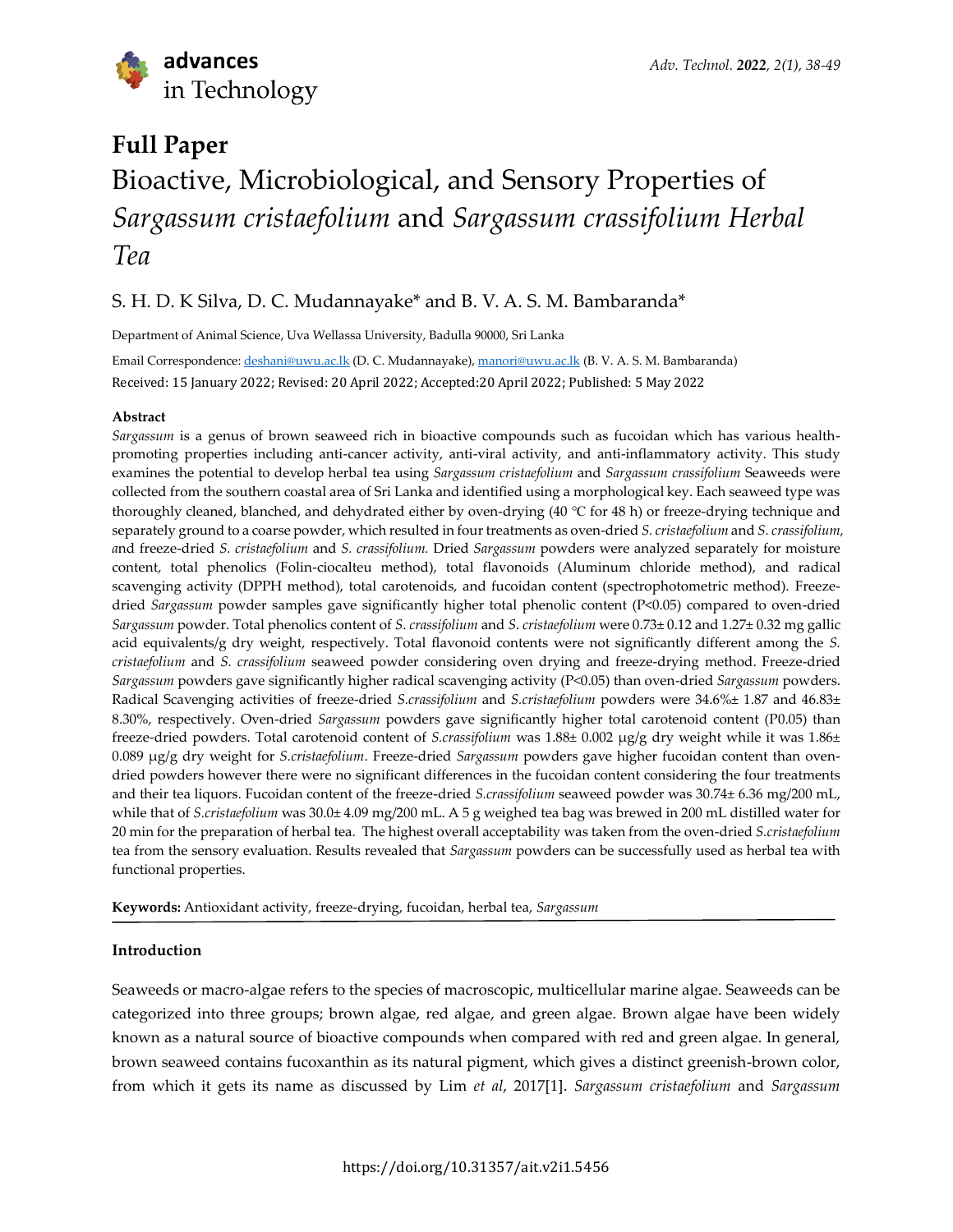*crassifolium* are two brown seaweeds rich in bioactive compounds like fucoidan and fucoxanthine, commonly found in Sri Lankan coastal areas. The bioactive compounds in the brown seaweed are known to provide potential health benefits including anti-cancer activity, anticoagulant activity, anti-viral activity, and anti-inflammatory activity as discussed by Maldeniya *et al*., 2020 [2], Wijesinghe and Jeon 2012a [3], Wijesinghe and Jeon, 2012b [4].

Polysaccharides are polymeric molecules together with more than one monosaccharide unit connected collectively through glycosidic bonds. Fucans and fucoidans, in addition to laminarin and alginates, are regular polysaccharides located in brown seaweeds. Their high antioxidant activity makes fucoidans a powerful chemopreventive agent in opposition to oxidative stress-mediated diseases, which includes cancer, through inhibiting their initiation as discussed by Heeba *et al*., 2015 [5] Wijesinghe and Jeon, 2012c [6].

Carotenoids are the most common natural red-orange to yellow terpenoid pigments that are widely used and have interesting properties. Seaweed carotenoids mainly include β-carotene, zeaxanthin, violaxanthin, lutein, and fucoxanthin. Fucoxanthin is an orange pigment mainly found in brown algae (Phaeophyceae). The compound has a variety of biological properties, such as antioxidant, anti-obesity, anti-diabetic, antitumor, and antibacterial properties as discussed by Prasanna *et al*., 2007 [7].

In this research study, herbal tea was developed by utilizing two brown seaweeds (*Sargassum crassifolium* and *Sargassum cristaefolium*). Herbal tea is a commonly consumed beverage brewed from the leaves, flowers, seeds, fruits, stems, and roots of plant species rather than *Camellia sinensis*. Herbal tea is widely used for health care and diseases prevention for centuries (Zhao et al., 2013) [8]. In many previous studies, seaweed tea was prepared using the oven drying method as discussed by Lim *et al*, 2017[1], and in this study, both oven drying and freeze-drying methods were compared to examine how drying methods affect the bioactive compounds in seaweed tea.

Freeze drying is a widespread dehydration technique to obtain high-quality dried products. However, the freeze-drying technique is complex and has high fixed and operating costs, thus the uses are usually restricted to delicate heat-sensitive materials of high value compared to the oven drying technique as discussed by Hua *et al*., 2010[9]. Oven drying of seaweed leads to the greatest nutrient losses, probably due mainly to the effect of high temperature during drying as discussed by Ang, 1997 [10], but oven drying is more cost-effective than freeze-drying. This study examines the potential to develop functional herbal tea using *Sargassum cristaefolium* and *Sargassum crassifolium* and evaluation of its chemical and bioactive properties.

#### **Experimental Section/Materials and Methods**

#### *Sample Collection and Identification*

*Sargassum cristaefolium* and *Sargassum crassifolium* seaweed were collected from Dickwella (N 05° 57.599' and E 080° 41.104') and Godawaya (N 06° 35.313' and E 081° 10.098'), the Southern coastal areas of Sri Lanka. Fresh seaweeds were first washed with seawater to remove sand and other impurities and packed in Lowdensity polyethylene bags with seawater and transported to the laboratory. Seaweed samples were identified according to the morphological features as per the guidelines of the ABC Taxa as discussed by (Coppejans and Clerck, 2009) [11].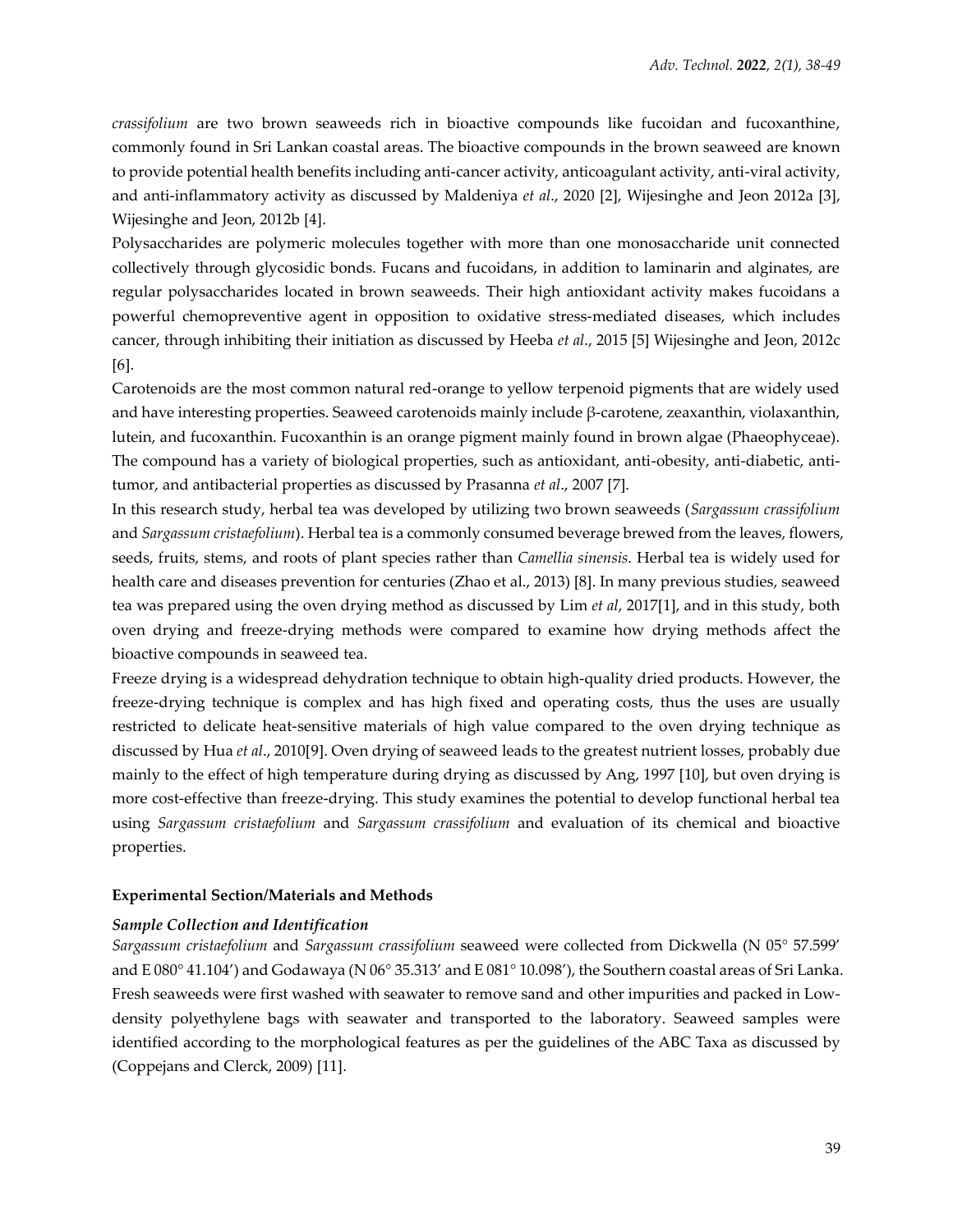# *Pre-treatments and Preparation of Dried Seaweed Herbal Tea Powder*

*Sargassum cristaefolium* and *Sargassum crassifolium* were washed thoroughly with fresh water and stored at -18 °C. Then seaweed samples were thawed and blanched by immersing in 88 °C warm water for 30 seconds using a water bath according to the method described by Del Rosario *et al*., 2019[12]. Two methods were used for the drying of the seaweeds. Each seaweed type was divided into two portions, separately and each portion was dried in a hot air oven (Model: DHG-9146A) at a temperature of 40 °C for a period of 48 hours or lyophilized in a freeze dryer (Model: FD5512, ShinBioBase, Korea), until moisture content reached less than 5% (w/w). Then the dried seaweeds were separately ground into coarse powder using a grinder as described in Lim *et al*., 2017[1]to obtain four types of seaweed powders (four treatments) as below.

| Table 1. Treatments used in the study |  |
|---------------------------------------|--|
|---------------------------------------|--|

| Treatment             | Description                          |
|-----------------------|--------------------------------------|
| Treatment 1 -ODS cras | Oven-dried Sargassum crassifolium    |
| Treatment 2 -FDS cras | Freeze-dried Sargassum crassifolium  |
| Treatment 3 -ODS cris | Oven-dried Sargassum cristaefolium   |
| Treatment 4 -FDS cris | Freeze-dried Sargassum cristaefolium |

# *Preparation of Herbal Tea Bags*

Four types of Tea bags (5 g) were prepared using four seaweed powder types utilizing coffee filter papers as the packaging material. Prepared tea bags were stored at 4°C until further. (Lim *et al*., 2017)[1].

# *Analysis of Chemical Composition*

# *Preparation of Methanol Extraction from Dried Seaweed Powder*

Methanol extractions of seaweeds were prepared according to the method described by Hamrouni-Sellami *et al.* 2013[13]. A 250 mg of dried seaweed was taken into a 15 mL polypropylene centrifuge tube and 5 mL of methanol (analytical grade) was added. The mixture was vortexed using a vortexer (Model: F202A0270) for 20 S (three times) before sonicating for 30 min at 55 °C. After sonication, tubes were shaken for 4 h on an orbital shaker (Model: OS-2000) at 300 rpm. The extract was centrifuged (Model: ST-40R) at 2500 rpm for 10 min at 24 °C, and the resulting supernatant was filtered into a separate centrifuge tube. Then 5 mL of methanol was added to the remaining solid residue, and the vortexing and centrifugation procedures were repeated. The supernatant was combined with that of the first extraction before evaporating. Then it was evaporated at the rotary evaporator (Model: R-100). The extracts were stored at −20 °C until analysis. Before analysis, extracts were re-dissolved in 5 mL of methanol.

# *Determination of Fucoidan Content in Herbal Tea Powder and Herbal Tea Extracts*

A colorimetric method was used to analyze the fucoidan content in herbal tea powder and herbal tea extract as described by Lim et al., 2017[1]. The standard curve for fucoidan was created using 0.1 to 0.5 mg/mL life extension optimized fucoidan (Maritech 926-60®). Aliquots of 1 mL of the standard were transferred to each test tube immersed in an ice-water bath. Then 4.5 mL of concentrated sulfuric acid (1:6, H2O: H2SO4) was added both into the samples and standards, then were shaken in a shaker (Model: BS-06), and allowed to stand for 1 minute before transferring. The test tubes were kept in a boiling water bath (Model: YCW-010E) exactly for 10 minutes. Samples and standards were allowed to cool, and 0.1mL of 3% cysteine solution was added. Tubes were shaken in a shaker (model: os:2000) and placed at room temperature for 30 minutes.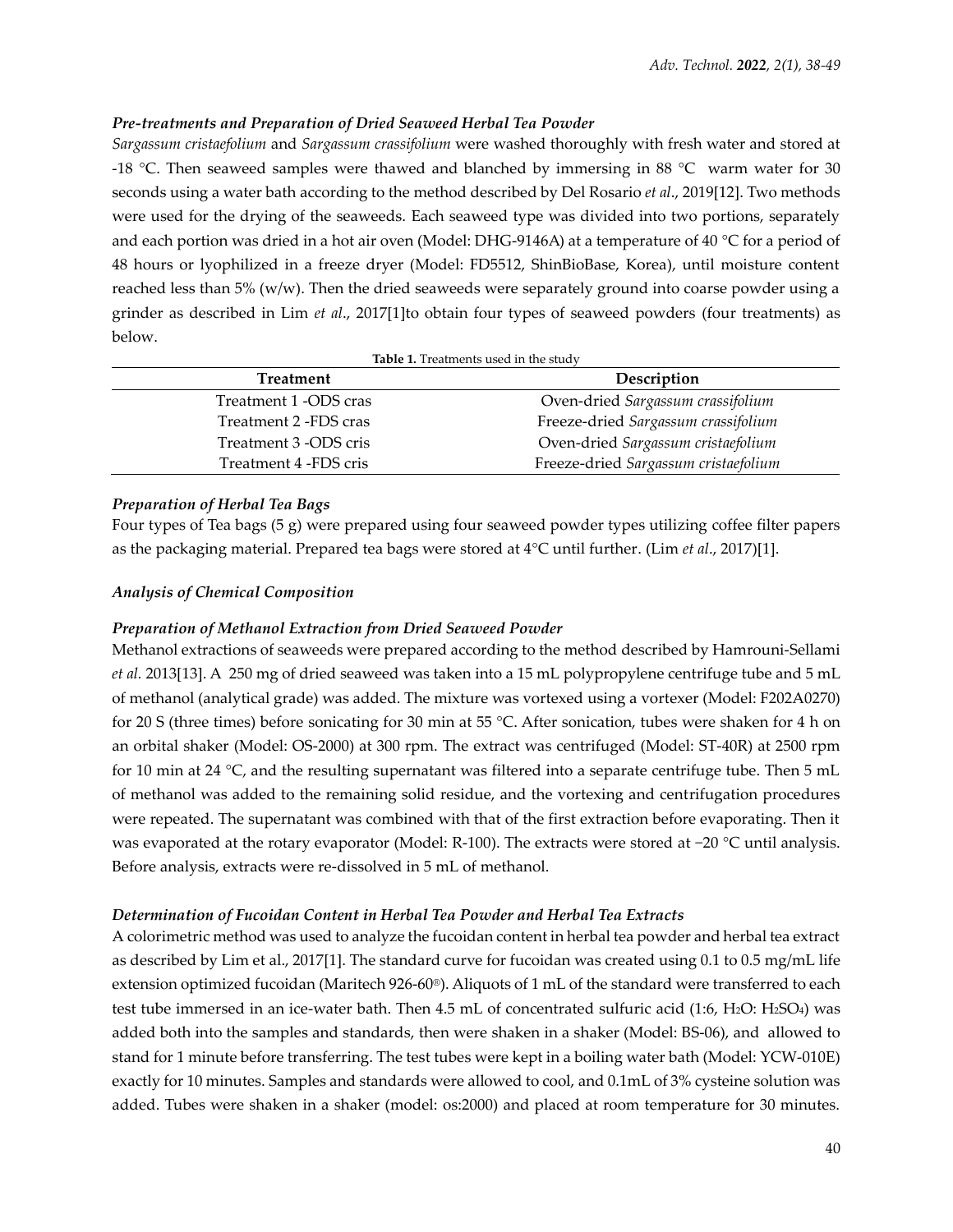The absorbance at 396 nm and 427 nm was measured with a microplate spectrophotometer (type: 1510). The difference (Δλ396-Δλ427) between the two absorbance values were related to fucoidan.

## *Determination of the Total Carotenoid Content in Herbal Tea Powder*

Total carotenoid contents of the seaweed powders were determined as described by Mohy El-Din & El-Ahwany, 2016[14]. Dried seaweed powder (500 mg) was transferred into a mortar and pestle with 10 mL of acetone and was ground well. The homogenate was then centrifuged (model: st-40r) at 3000 rpm for 15 min and the absorbances were measured at 645 nm and 663 nm by using a spectrophotometer (model: SPECTROPHOTOMETER UV-2000).

## *Determination of the Phenolic Content in the Herbal Tea Powder*

Phenolic contents of the herbal tea powders were determined as described in Hamrouni-Sellami *et al.* 2013[13]. Each seaweed methanol extract (100  $\mu$ L) was added to test tubes followed by adding of 1 mL of 10% Folin–Ciocalteu reagent in distilled water and 0.8 mL of 7.5% sodium carbonate. Then were thoroughly mixed by vortexing (Model: F202A0270) and allowed to stand for 1 h at room temperature. Calibration was carried out using gallic acid standards with concentrations ranging from 0.25 to 1.75 mg mL-1 . Standards and blanks were prepared using the same method as for the samples. Absorbances were measured at 765 nm by using spectrophotometer (model: SPECTROPHOTOMETER UV-2000).

## *Determination of Total Flavonoid Content of the Herbal Tea Powder*

Flavonoid contents of herbal tea powders were determined by referring the method of Hamrouni-Sellami et al. 2013[13]. Each seaweed methanol extract (100  $\mu$ L) was added into test tube, and of 500  $\mu$ L of distilled water and 37.5 µL of 5% sodium nitrite were added. After 6 minutes, 75µL of 10% aluminum chloride were added to each test tube, followed by addition of 250 µL of 1 M sodium hydroxide. The samples and standards were made up to 1.5 mL with distilled water. Rutin standards (concentration range, 0.05–2 mg mL <sup>-1</sup>) were used to prepare the calibration curve. Standards were prepared using the same method as for the samples. Absorbances at 510 nm were measured by using a Spectrophotometer (Model: SPECTROPHOTOMETER UV-2000).

## *Determination of the Radical Scavenging Activity of the Herbal Tea Powder*

Radical scavenging activity of herbal tea powders were determined as described by Mutton 2012[15]. Methanol extract (100 mL) was added to a test tube, and then 1 mL of 0.1 mM 2,2-diphenyl-1-picrylhydrazyl hydrate (DPPH) in methanol was added. Samples were vortexed (Model: F202A0270) before standing at ambient temperature in the dark for 30 min. Pure methanol  $(100 \mu L)$  was used as a negative control. After standing, the absorbance of each sample was measured on a spectrophotometer (Model: SPECTROPHOTOMETER UV-2000) at a wavelength of 515 nm.

#### *Proximate Analysis - Determination of Moisture Content*

Moisture content was determined by using the AOAC 2016 Method. Petri dishes were selected, cleaned and labeled. The dishes were then weighed using a calibrated digital analytical balance (model: DHG-9146A) and their initial weights were recorded. A 2 g of each sample was weighed into the labeled preweighed petri dishes. They were immediately transferred into a hot air oven (Model: DHG-9146A) pre-set at 105 °C to dry. The weight of samples in crucibles was measured until constant weights are obtained as final values.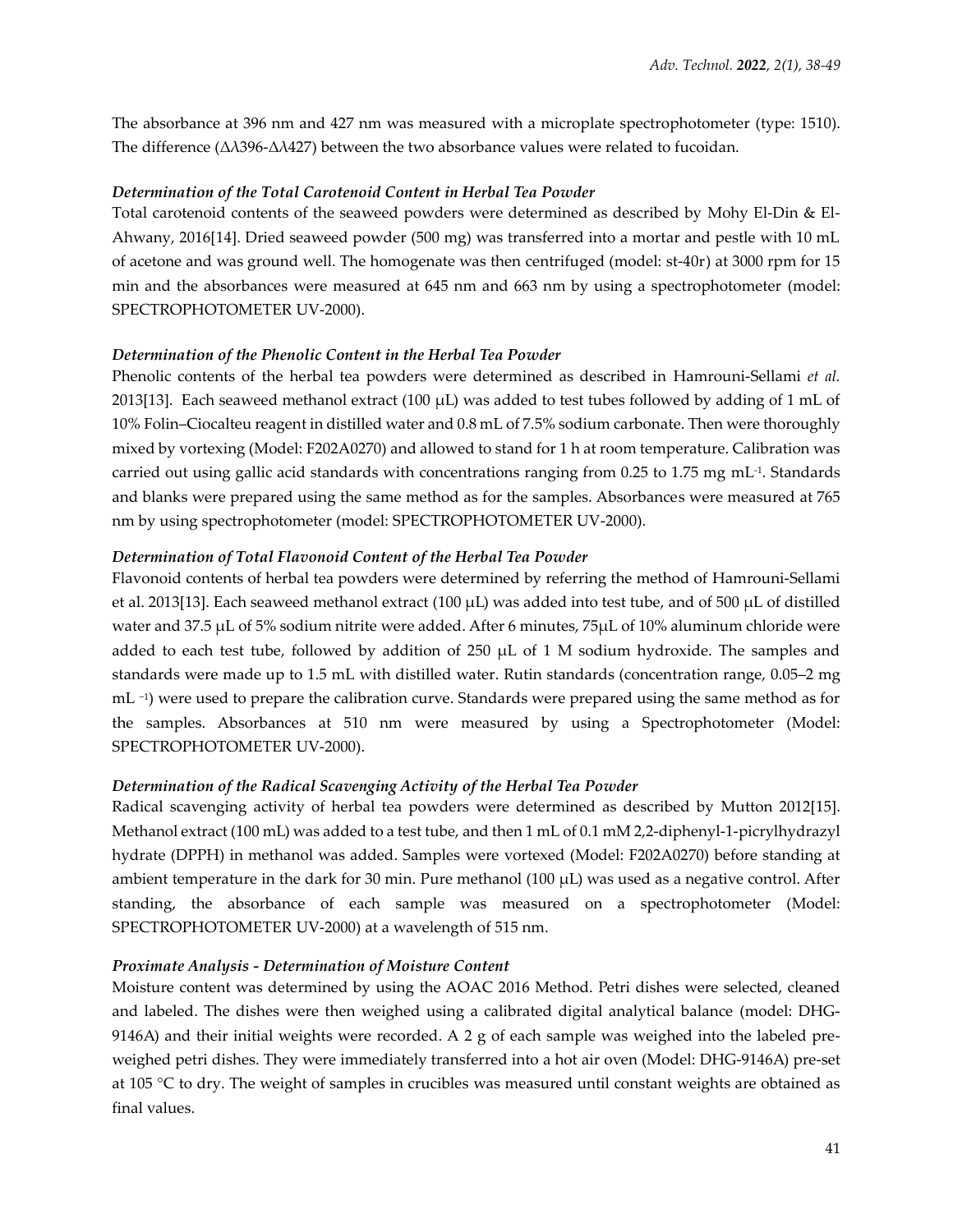### *Evaluation of the Antibacterial Activity of the Herbal Tea Liquor*

Antibacterial activity was evaluated by the method described in Adamczak, 2019[16] with slight modifications. The antibacterial activity of the different concentrations of herbal tea liquors were determined by using agar disk diffusion method. Here, pure culture of *Escherichia coli* (ATCC 25922) was used as the bacterial sample. Different concentrations of herbal tea liquors were prepared according to the herbal tea preparation method described below and the concentrations were 25 mg mL <sup>-1</sup>as C<sub>1</sub>, 50 mg mL  $-1$ as C<sub>2</sub>, 75 mg mL  $-1$ as C<sub>3</sub>, and 100 mg mL  $-1$ as C<sub>4</sub>. Also, it was checked for the antibacterial effect of tea liquor (*Camellia sinensis*). Sterile water was used as the negative control and Augmentin (antibiotic) was used as the positive control. Muller Hinton agar plates were prepared and 100 µL of *E*. *coli* suspension was inoculated onto the agar spread plates. Herbal tea liquor with different concentrations were transferred onto sterile filter papers discs (6 mm diameter). Additionally, sterile filter papers were soaked 31.25 mg mL-1 of Augmentin (positive control) and sterile water (negative control). Filter paper discs were placed on the agar plate and incubated at 35 °C for 18 h and the inhibition zone was measured. Same procedure was repeated for the tea liquor (*Camellia sinensis*) as well.

## **Sensory Evaluation of the Seaweed Herbal Tea Extracts of** *S. cristaefolium* **and** *S. crassifolium*

#### *Seaweed Herbal Tea Preparation*

Tea bags were brewed in 200 mL distilled water for 20 min. Distilled water was added time to time to ensure the boiling water be at the 200 mL mark. After the specified time, the tea bags were removed from the brews, and the brews were added up to 200 mL. Then  $0.3\%$  (v/v) lemon essence was added to control the odour as described by Lim *et al*., 2017[1].

# *Sensory Evaluation of the Seaweed Herbal Tea Liquor of Sargassum cristaefolium and Sargassum crassifolium*

Sensory evaluation of seaweed herbal tea samples was conducted to establish preference rating of tea for appearance, color, aroma, taste, aftertaste, astringency, and overall acceptability. Sensory analysis was carried out using 30 untrained panelists. The sensory evaluation was carried out in the panel room with controlled temperature and relative humidity. The panel room was completely free of food/chemical odors, unnecessary sound, and the mixing of daylight. Judges were provided with a prescribed questionnaire to record their sensory observations. The information contained on the sensory performance was indicated as 9 = like extremely; 8 = like very much; 7 = like; 6 = like slightly; 5 = neither like nor dislike; 4 = dislike slightly; 3 = dislike moderately; 2 = dislike; 1 = dislike extremely (Dzah *et al*.,2015) [17].

#### *Determination of Shelf Life of the Seaweed Herbal Tea*

#### *Determination of Water Activity*

The water activity was determined using a moisture analyzer. Measurements were carried out in triplicate as described in Zokti *et al*., 2016[18].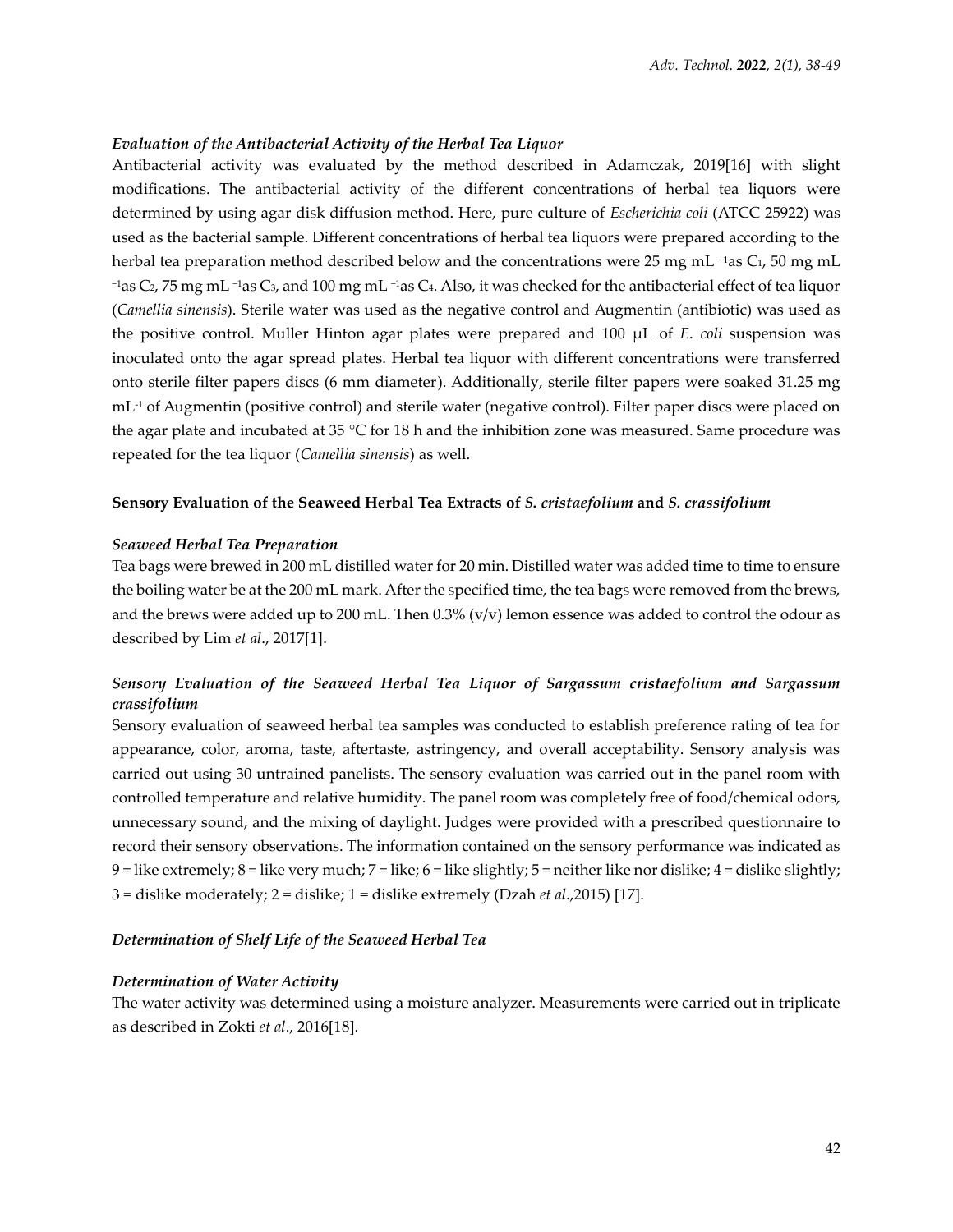## *Microbial Analysis*

Microbial analysis was done according to the method described in Yoon *et al*., 2017[19] with few modifications. The selected product (oven-dried *S*. *cristaefolium* herbal tea powder) was stored at 4 °C for four weeks under the packaging material. Each sample (1 mL) was diluted 10-fold with 0.1% peptone solution. Total aerobic bacteria were counted using TPC agar plates that were incubated in an incubator (Model: OBI-90) for 48 h at 35°C. Yeast and mold were counted on PDA plates that were incubated for 48 h at 25 °C.

# *Statistical Analysis*

The experimental design was Complete Randomized Design (CRD) and all experiments were performed in triplicate. One-way ANOVA and Tukey test were used to analyze the significant differences of chemical composition tests. The significant difference was considered at the level of p<0.05. The sensory evaluation data was analyzed by the Friedman test. Data was analyzed by using Minitab 17 statistical software and Microsoft Excel.

## **Results and Discussion**

# *Fucoidan Content of the Dried Seaweed Powders*

Fucoidan is a term used for the class of sulfated fucose-rich polysaccharides found in the fibrillar cell walls and intercellular spaces of brown algae. In recent years, fucoidan have been the subject of many scientific studies aiming at assessing their potential biological activities including antitumor and immunomodulatory, antivirus, antithrombotic and anticoagulant, anti-inflammatory, and antioxidant effects as discussed by Ale *et al.,* 2011 [20]. In this study, fucoidan content of four treatments were analyzed and the results showed that there were no significant differences among the four treatments (P>0.05) (Table 2). The fucoidan content is presented in mg/200 mL, as the samples were extracted in a serving size of 200 mL. The highest fucoidan content found in the freeze-dried *S. crassifolium* powder (30.74± 4.09 mg/200 mL), which was comparable to that of *Sargassum binderi*: 27.22±0.07 mg/200 mL revealed by Lim *et al*., 2017[1].

#### *Fucoidan Content in Herbal Tea Liquor*

There was no significant difference in fucoidan contents among the herbal tea liquors of four treatments (P>0.05). Out of four treatments freeze dried *S.crassifolium* herbal tea liquor contained highest amount of fucoidan  $(32.5 \pm 0.892 \text{ mg}/200 \text{ mL})$  (Table 2).

#### *Total Carotenoid Content of The Dried Seaweed Powder*

Fucoxanthin is one of the most abundant carotenoids, and contributes more than 10% of the estimated total production of carotenoids especially in the marine environment. It is an orange-colored pigment, along with chlorophylls *a* and *c* and β-carotene, present in brown seaweeds and diatoms. Fucoxanthin has an unusual allenic bond and some oxygenic functional groups and is responsible for the higher antioxidant activity as discussed by Peng *et al.*, 2011[21].

There is a significant difference in total carotenoid contents of the dried seaweed powder of four treatments (p<0.05). Oven dried seaweed powder showed significantly higher level of total carotenoid content  $(1.88±$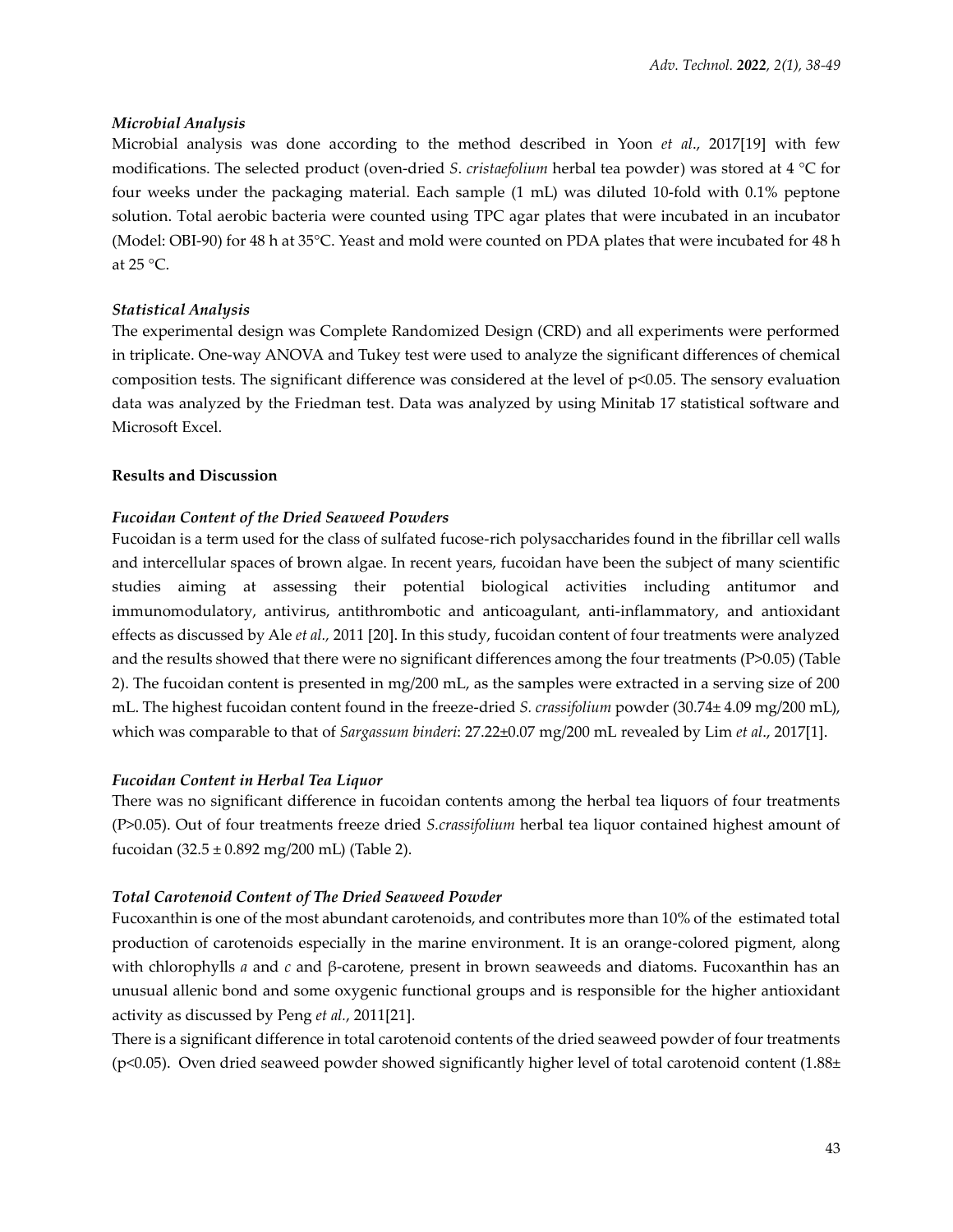0.002  $\mu$ g/g in ODS- crass and 1.86± 0.089  $\mu$ g/g in ODS-cris) than the freeze-dried treatments (1.52± 0.148 µg/g in FDS- crass and 1.11± 0.087 µg/g in FDS- cris) in this study (Figure 1).

#### *Total Phenolic Content of the Dried Seaweed Powder*

Phenolic compounds or phlorotannins are secondary defense metabolites synthesized during development as components of algal cell walls. Accumulation of these phloroglucinol-based phenolics cause a strong antioxidant activity against free radical-mediated oxidation damage and showed other potential bioactivity such as a bactericidal, antiviral, and anticancer activity and radio protective and antiallergic effects as discussed by Puspita et al., 2017[22]. Dried herbal tea powder of freeze-dried treatments showed a significantly higher (p<0.05) phenolic content than the oven dried powders. Total phenolic content of freeze dried and oven dried *S. cristaefolium* was 1.27±0.32 mg gallic acid equivalents/g dry weight and 0.53±0.12 mg gallic acid equivalents/g dry weight respectively (Figure 2). The freeze-dried samples showed higher phenolic content than that of the oven dried samples. Past studies revealed that, total phenolic content of fresh *Sargassum sp.* was 47.60± 15.05 µg GAE/mg extract (Kane *et al*., 2016[23]) while Puspita *et al.*, 2017[22] showed total phenolic content of *S. muticum* enzymatic extracts were 0.9% W/W dry algal material.

#### *Total Flavonoid Content Of The Dried Seaweed Powder*

According to the results there was no significant difference in flavonoid content among the dried seaweed powder samples of four treatments (P>0.05). The flavonoid content of oven dried seaweed powder of *S.crassifolium* and *S.cristaefolium* were 16.46± 5.07 and 12.83± 2.04 mg rutin equivalents/g of dry weight respectively. Total flavonoid contents of the freeze-dried seaweed powder of *S.crassifolium* and *S.cristaefolium* were 19.94±2.5 and 17.1±2.58 mg rutin equivalents/g of dry weight, respectively (Figure 3).

#### *Radical Scavenging Activity of the Dried Seaweed Powder*

There is a significant difference in radical scavenging activity among the dried seaweed powder of four treatments. The radical scavenging activity of oven dried seaweed powder of *S.crassifolium* and *S.cristaefolium* were 23.09±2.46% and 31.6±1.79%, respectively. The radical scavenging activity of freeze dried seaweed powder of *S.crassifolium* and *S.cristaefolium* were 34.69±1.87% and 46.83±8.31%, respectively. According to these results freeze-dried seaweed powders showed higher radical scavenging activity (Figure 4).

#### *Antibacterial Activity of Seaweed Herbal Tea Liquor*

Results revealed that there was no significant difference in antibacterial activity among the herbal tea liquors of four treatments. According to the results freeze dried *S. crassifolium* herbal tea liquor showed the highest inhibition zone against the pure *E. coli* culture in the petri dish in all four concentrations of tea liquor than tea liquors of other three treatments (Figure 5). Tea liquor of *Camellia sinensis* did not show inhibition against the pure *E. coli* culture in the petri dishes which is apparently that it did not have antibacterial effect against the pure *E. coli* culture that used in this study. This proves the seaweed herbal tea has an antibacterial effect against the *E. coli*. In the previous study, Puspita *et al*., 2017[22] antibacterial activity of enzymatic extracts of *S. muticum* was determined against *E.* coli by using Phosphomycin, Ampicillin, Streptomycin antibiotics as the positive control and showed an inhibition zone of  $2.2 \pm 0.1$  cm,  $1.7 \pm 0.1$  cm and  $1.8 \pm 0.2$  cm, respectively.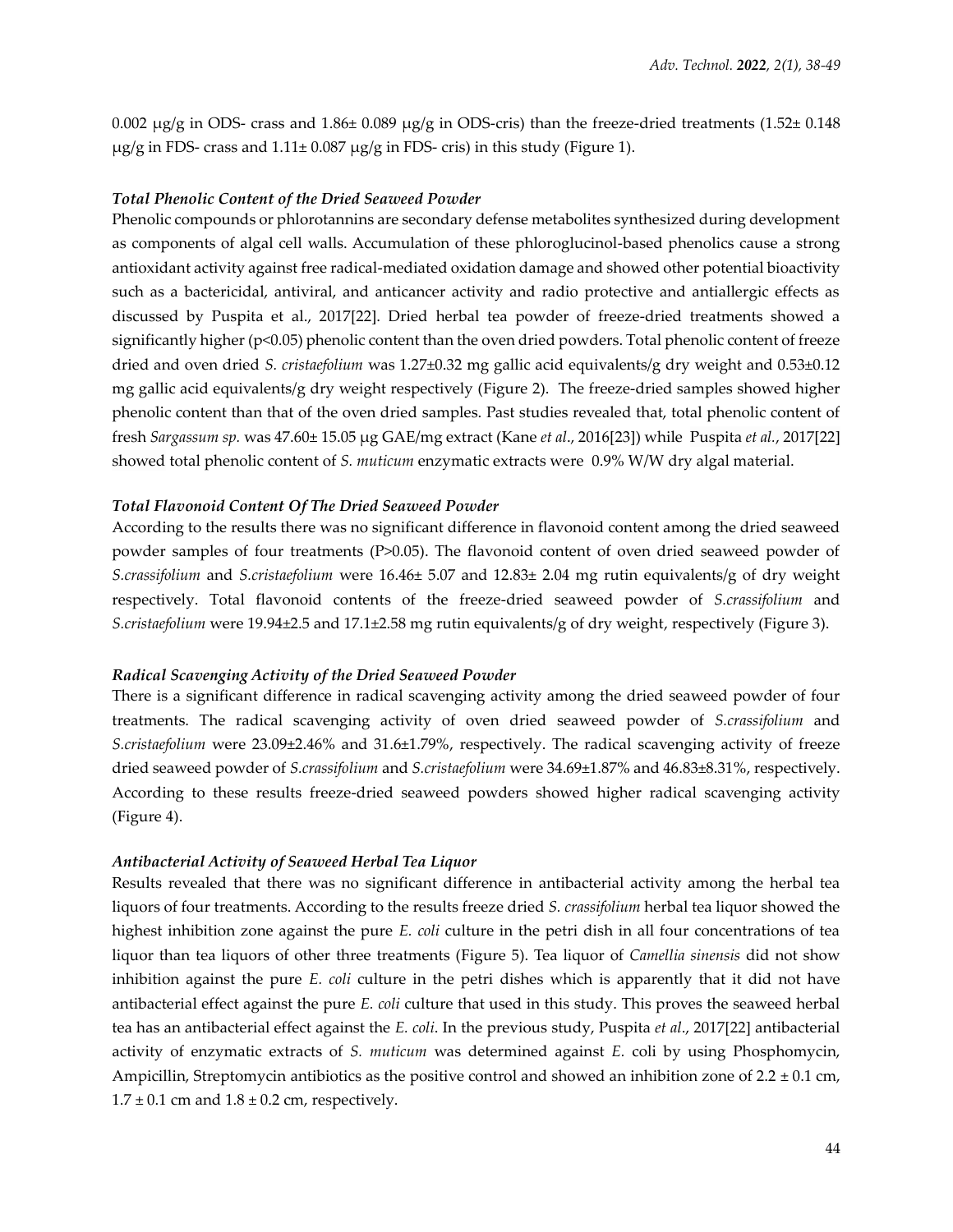# *Sensory Evaluation of Herbal Tea Liquors*

Sensory evaluation was carried out by using 30 untrained panelists. In the sensory evaluation, preference rating of herbal tea for appearance, color, aroma, taste, aftertaste, astringency and overall acceptability was estimated. *S*. *crassifolium* oven dried tea liquor showed the highest preference in terms of appearance, colour and astringency. *S*. *cristaefolium* freeze dried tea liquour scored highest preference for aroma. When considering the taste and after taste all samples showed the same preference rate. *S*. *cristaefolium* oven dried herbal tea scored highest overall acceptability (Figure 6), thus was selected as the best product out of four treatments.

# *Shelf Life of the Seaweed Herbal Tea*

# *Water Activity (aw) and Total Bacteria Counts*

Water activity of the product was determined up to one month under the packaging material. In the day 0 no aerobic bacteria were observed. In the day 7, 14 and 21 the bacteria counts were gradually increased within the acceptable limits.

# *Yeast and Mold Count*

Yeast and mold counts were determined up to one month under the packaging material. In the day 0 and day 7 no yeast and mold were observed. In the day 14 and 21 the counts were ranged between 4.82 log cfu/g, and 5.12 log cfu/g.

|                                   | $ODS-Crass(T_1)$ | $FDS-Crass(T_2)$ | $ODS-Cris(T_3)$ | $FDS-Cris(T4)$   |
|-----------------------------------|------------------|------------------|-----------------|------------------|
| Seaweed powder $26.12 \pm 4.87$   |                  | $30.74 \pm 6.36$ | $27.5 \pm 2.31$ | $30\pm 4.09$     |
| Herbal tea liquor $28.98 \pm 7.3$ |                  | $32.5 \pm 0.892$ | $28.15 \pm 3.9$ | $32.22 \pm 6.92$ |





Means with different superscript letters differ significantly (p<0.05) **Figure 1.** Total carotenoid content of the oven dried and freeze-dried seaweed powders (Treatments; 1 -ODS cras, 2- FDS cras, 3- ODS cris, 4 -FDS cris)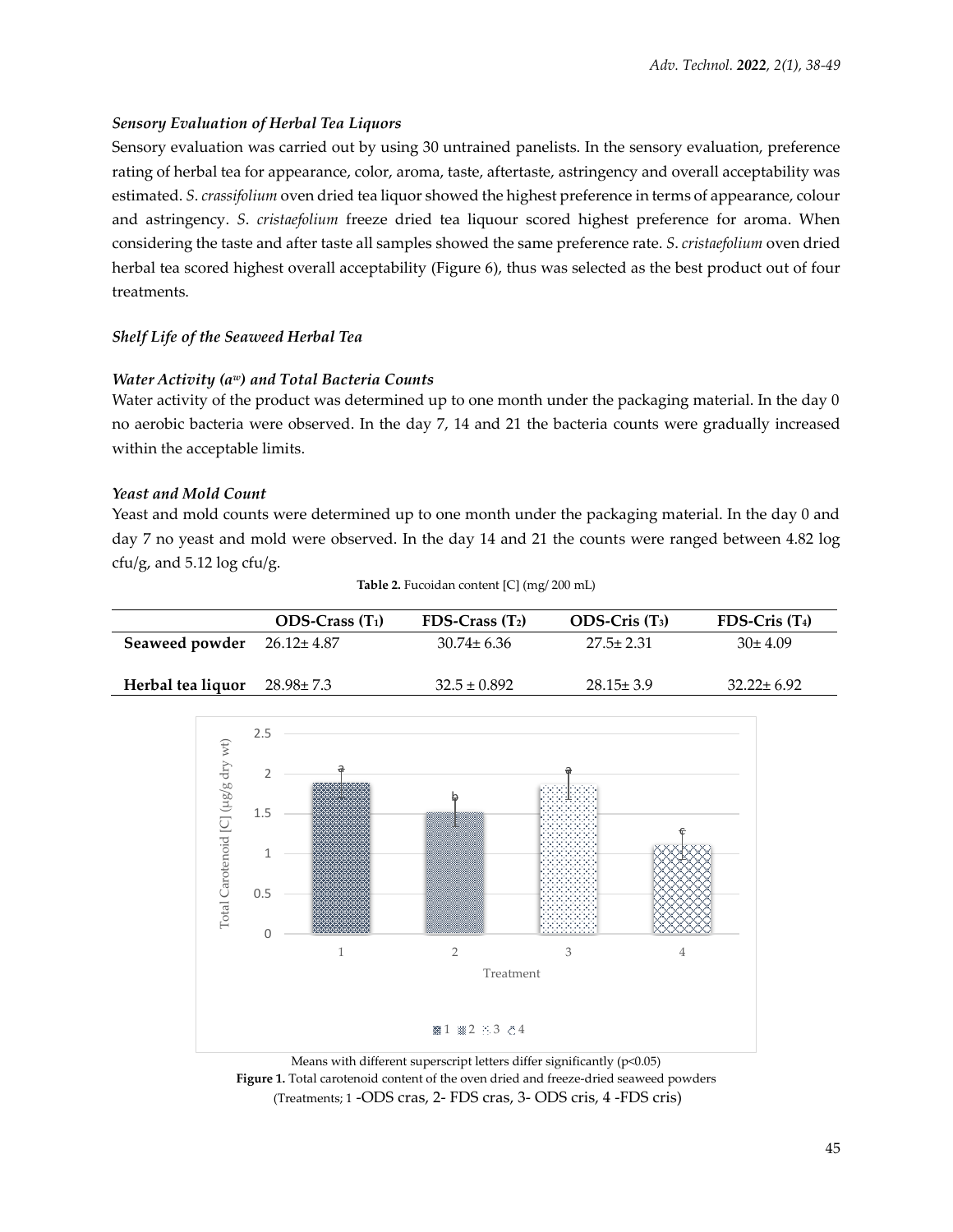

Means with different superscript letters differ significantly (p<0.05)





**Figure 3.** Total flavonoids content of the oven dried and freeze-dried seaweed powders (Treatments; 1 -ODS cras, 2- FDS cras, 3- ODS cris, 4 -FDS cris)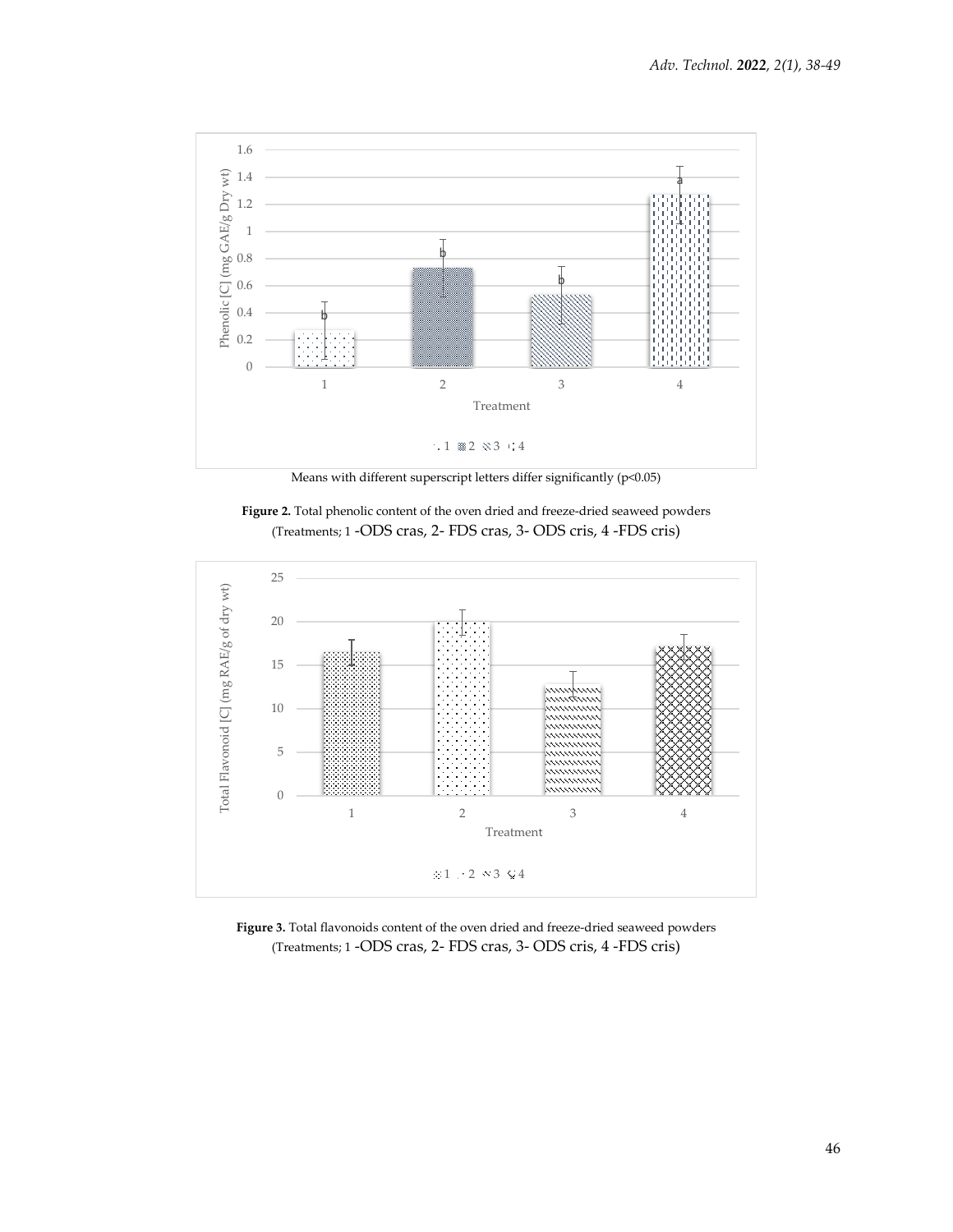

Means with different superscript letters differ significantly (p<0.05)





**Figure 5.** Antibacterial activity of different of herbal tea liquor concentrations: C1-25mg/mL, C2-50mg/mL, C3-75mg/mL, C4- 100mg/mL. (Treatments; 1 -ODS cras, 2- FDS cras, 3- ODS cris, 4 -FDS cris)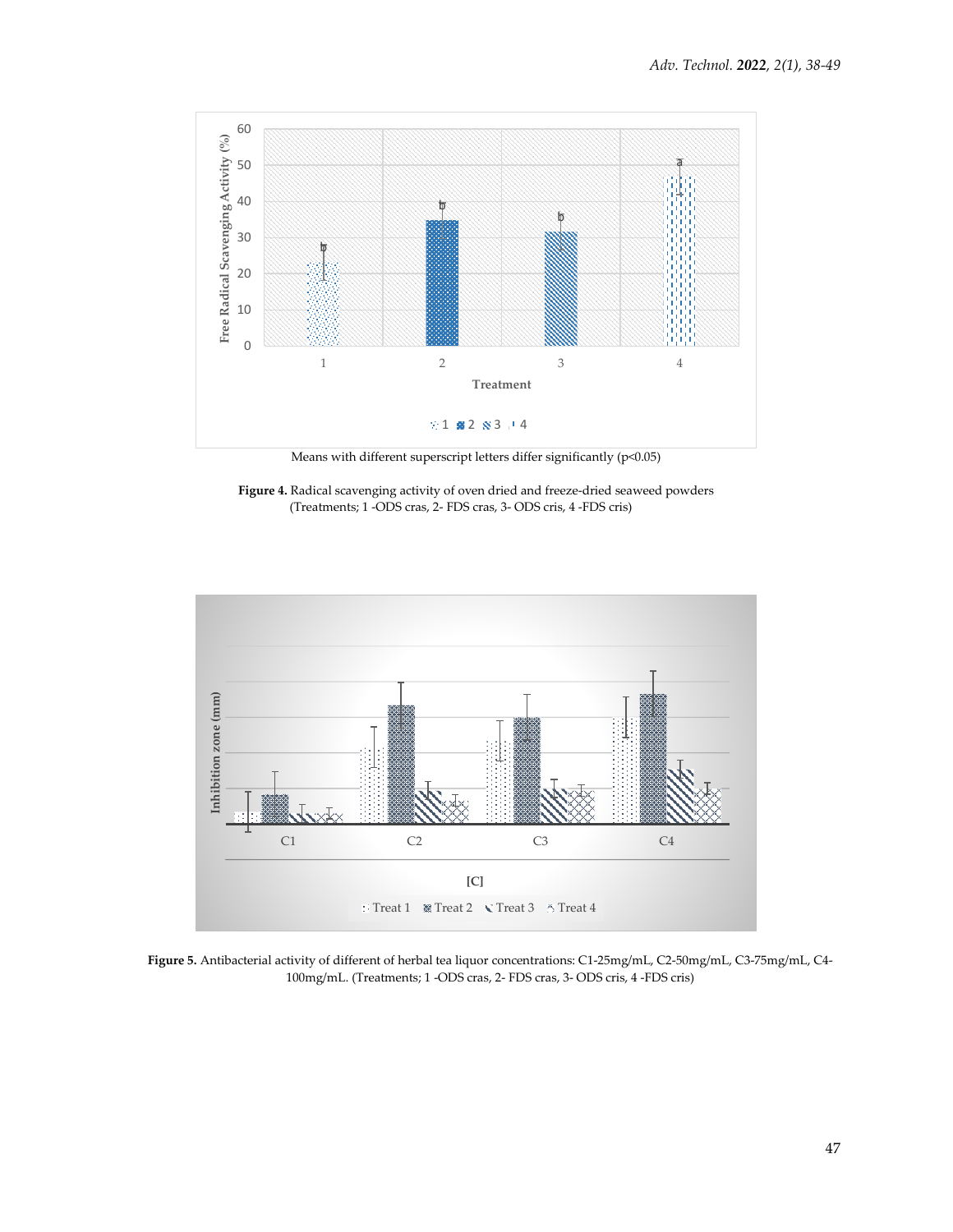

**Figure 6.** Sensory attributes of different herbal tea liquors

- T1- Oven dried *S.crassifolium* herbal tea
- T2- Freeze dried *S.crassifolium* herbal tea
- T3- Oven dried *S.cristaefolium* herbal tea
- T4- Freeze dried *S.cristaefolium* herbal tea

# **Conclusion**

The study revealed that *S. cristaefolium* and *S. crassifolium* are rich in bioactive compounds including fucoidan, carotenoids, phenolics and flavonoids. Herbal tea developed from two Sargassum species showed high antioxidant activity and antibacterial properties. Thus, the two *Sargassum* species can be successfully used as herbal tea which give functional health benefits.

# **Conflicts of Interest**

The authors declare no conflicts of interest.

# **Acknowledgement**

The authors thank the laboratory staff of Dairy Processing & Research Laboratory, Animal Science General laboratory, Uva Wellassa University, Sri Lanka for the assistance rendered during the laboratory experiments. Special thanks extend to E. P. D. N. Thilakarathne for his support in collecting two seaweed species from the southern coast of Sri Lanka.

# **References**

[1] S. J. Lim, W. A. W. Mustapha and M. Y. Maskat, 'Seaweed Tea: Fucoidan-Rich functional food product development from Malaysian brown seaweed, sargassum binderi', Sains Malaysiana. **2017**, 46(9), pp. 1573–1579.

[2] M. U. S. Maldeniya, K. P. U. T. Egodauyana and E. D. N. S. Abeyrathne, Extraction of Crude Protein from Sargassum crassifolium, Harvested from South Coast of Sri Lanka and Determination of Functional Properties of the Crude Extracts, ', Journal of Tchnology and Value Addition**. 2020**, 2(2), pp. 39–64.

[3] W. A. J. P. Wijesinghe and Y. Jeon, 'Biological activities and potential industrial applications of fucose rich sulfated polysaccharides and fucoidans isolated from brown seaweeds : A review', Carbohydrate Polymers. **2012(**a) 88(1), pp. 13–20.